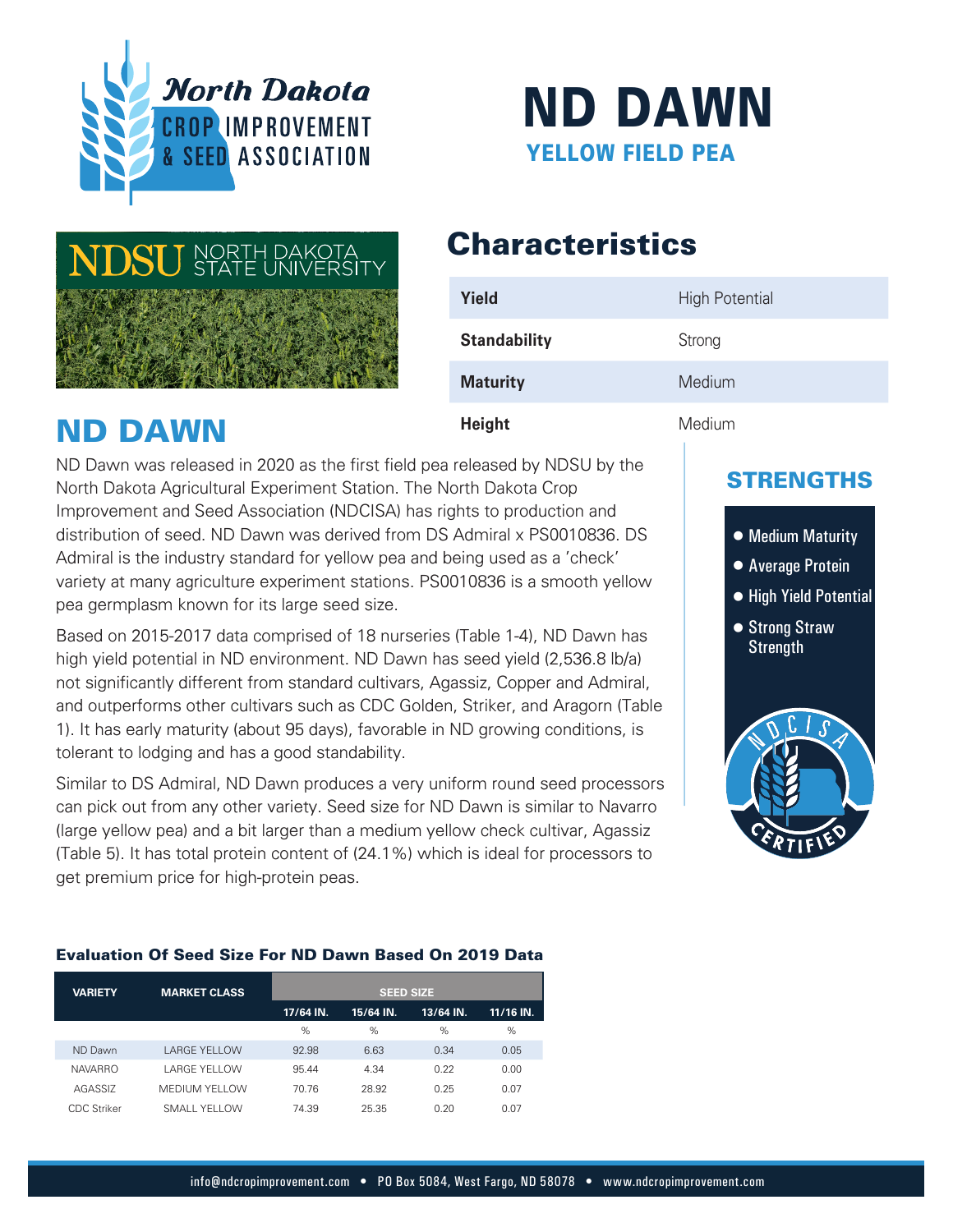### **Seed Yield For Advanced Field Pea Yield Trial Across Six Locations in 2017**

| <b>VARIETY</b>     | <b>CARRINGTON</b> |             |      | <b>HETTINGER</b> | <b>LANGDON</b> |             |      | <b>MINOT</b> | <b>MINOT NO TILL</b> |             | <b>WILLISTON</b> |             | <b>ALL LOCATIONS</b> |             | <b>SIGNIFICANT</b><br><b>DIFFERENCE</b> |
|--------------------|-------------------|-------------|------|------------------|----------------|-------------|------|--------------|----------------------|-------------|------------------|-------------|----------------------|-------------|-----------------------------------------|
|                    | LB/A              | <b>BU/A</b> | LB/A | <b>BU/A</b>      | LB/A           | <b>BU/A</b> | LB/A | <b>BU/A</b>  | LB/A                 | <b>BU/A</b> | LB/A             | <b>BU/A</b> | LB/A                 | <b>BU/A</b> |                                         |
| AGASSIZ            | 2329              | 38.8        | 754  | 12.6             | 5097           | 84.9        | 1467 | 24.5         | 1450                 | 24.2        | 3216             | 53.6        | 2385                 | 39.8        | A                                       |
| ND Dawn            | 2792              | 46.5        | 635  | 10.6             | 4917           | 82.0        | 1370 | 22.8         | 1399                 | 23.3        | 2969             | 49.5        | 23.47                | 39.1        | $\mathsf{A}$                            |
| Cooper             | 2655              | 44.3        | 534  | 8.9              | 5085           | 84.7        | 1677 | 27.9         | 1257                 | 20.9        | 2743             | 45.7        | 2325                 | 38.8        | A                                       |
| <b>CDC Striker</b> | 2498              | 41.6        | 469  | 7.8              | 5161           | 86.0        | 960  | 16.0         | 1445                 | 24.1        | 29.26            | 48.8        | 2243                 | 37.4        | A                                       |
| CDC Golden         | 2329              | 38.8        | 765  | 12.7             | 4984           | 83.1        | 993  | 16.5         | 1245                 | 20.7        | 2714             | 45.2        | 2127                 | 36.2        | A                                       |
| ARAGORN            | 2529              | 42.2        | 502  | 8.4              | 4245           | 70.7        | 1081 | 18.0         | 1085                 | 18.1        | 2708             | 45.1        | 20.25                | 33.8        | B                                       |
| AVERAGE            | 2555              | 42.6        | 591  | 9.8              | 4512           | 75.2        | 1175 | 19.6         | 1252                 | 20.9        | 2815             | 46.9        | 2150                 | 35.8        |                                         |
| C.V.               | 11.7              | 11.7        | 17.2 | 17.2             | 9.3            | 9.3         | 25.2 | 25.2         | 15.8                 | 15.8        | 15.0             | 15.0        | 13.5                 | 13.5        |                                         |
| LSD 5%             | 353               | 5.9         | 120  | 2.0              | 496            | 8.3         | 350  | 5.8          | 234                  | 3.9         | 50.1             | 8.3         | 217                  | 3.6         |                                         |

<sup>1</sup> Seed yields with different letters are significantly (p<0.05) different.

**Note: A linear mixed model was tted within and across locations.Tabulated seed yield are BLUEs and BLUPs generated within and across locations, respectively.**

| <b>VARIETY</b>     | <b>DAYS TO</b><br><b>FLOWER</b> | <b>DAYS TO</b><br><b>MATURITY</b> | <b>VINE</b><br><b>LENGHT</b> | <b>CANOPY</b><br><b>HEIGHT</b> | <b>PLANT</b><br><b>HEIGHT</b><br><b>INDEX</b> | <b>LOGDING</b> | <b>PROTEIN</b> | <b>1000 SEED</b><br><b>WEIGHT</b> | SEEDS/<br><b>POUNDS</b> | <b>TEST</b><br>WEIGHT |
|--------------------|---------------------------------|-----------------------------------|------------------------------|--------------------------------|-----------------------------------------------|----------------|----------------|-----------------------------------|-------------------------|-----------------------|
|                    | DAP <sup>1</sup>                | DAP <sup>1</sup>                  | IN                           | IN                             | $0 - 1$                                       | $(0-9)^2$      | &              | G                                 | #                       | LB/BU                 |
| AGASSIZ            | 60.46                           | 95.96                             | 31.8                         | 18.3                           | 0.666                                         | 3.6            | 25.3           | 220.00                            | 2112.7                  | 62.46                 |
| ND Dawn            | 61.17                           | 94.44                             | 29.5                         | 17.3                           | 0.664                                         | $\overline{4}$ | 24.1           | 230.54                            | 2012.1                  | 62.289                |
| Cooper             | 65.48                           | 100.41                            | 29.8                         | 18.6                           | 0.695                                         | 3.7            | 24.6           | 249.38                            | 1848.5                  | 61.755                |
| <b>DS Admiral</b>  | 65                              | 98                                | 31.5                         | 17.3                           | 1                                             | 4.4            | 25.0           | 239                               | 1918                    | 62.5                  |
| CDC Golden         | 62.11                           | 95.47                             | 29.9                         | 17.6                           | 0659                                          | 4.2            | 25.1           | 207.91                            | 2223.4                  | 63.174                |
| <b>CDC Striker</b> | 60.27                           | 94.94                             | 26.8                         | 13.6                           | 0.597                                         | 5.8            | 24.9           | 202.74                            | 2298.7                  | 62.435                |
| ARAGORN            | 58.65                           | 93.6                              | 29.9                         | 15.3                           | 0.596                                         | 5.4            | 26.1           | 205.38                            | 2258.6                  | 61.746                |
| AVERAGE            | 61.35                           | 95.8                              | 29.6                         | 16.8                           | 0.646                                         | 4.5            | 25             | 219.34                            | 2125.7                  | 62.31                 |
| C.V.               | 2.02                            | 1.91                              | 8.6                          | 14.9                           | 14.117                                        | 24.1           | 2.7            | 8.11                              | 5.7                     | 1.14                  |
| <b>LSD</b>         | 0.34                            | 0.5                               | 1.8                          | 1.8                            | 0.027                                         | 0.3            | 0.3            | 5.12                              | 34.1                    | 0.203                 |

**<sup>1</sup> Days after planting, <sup>2</sup> Seed yields with different letters are significantly (p<0.05) different.** 

**Note: DS Admiral data is from 2015-2016 only and protein data for all genotypes is from 2015-2016**